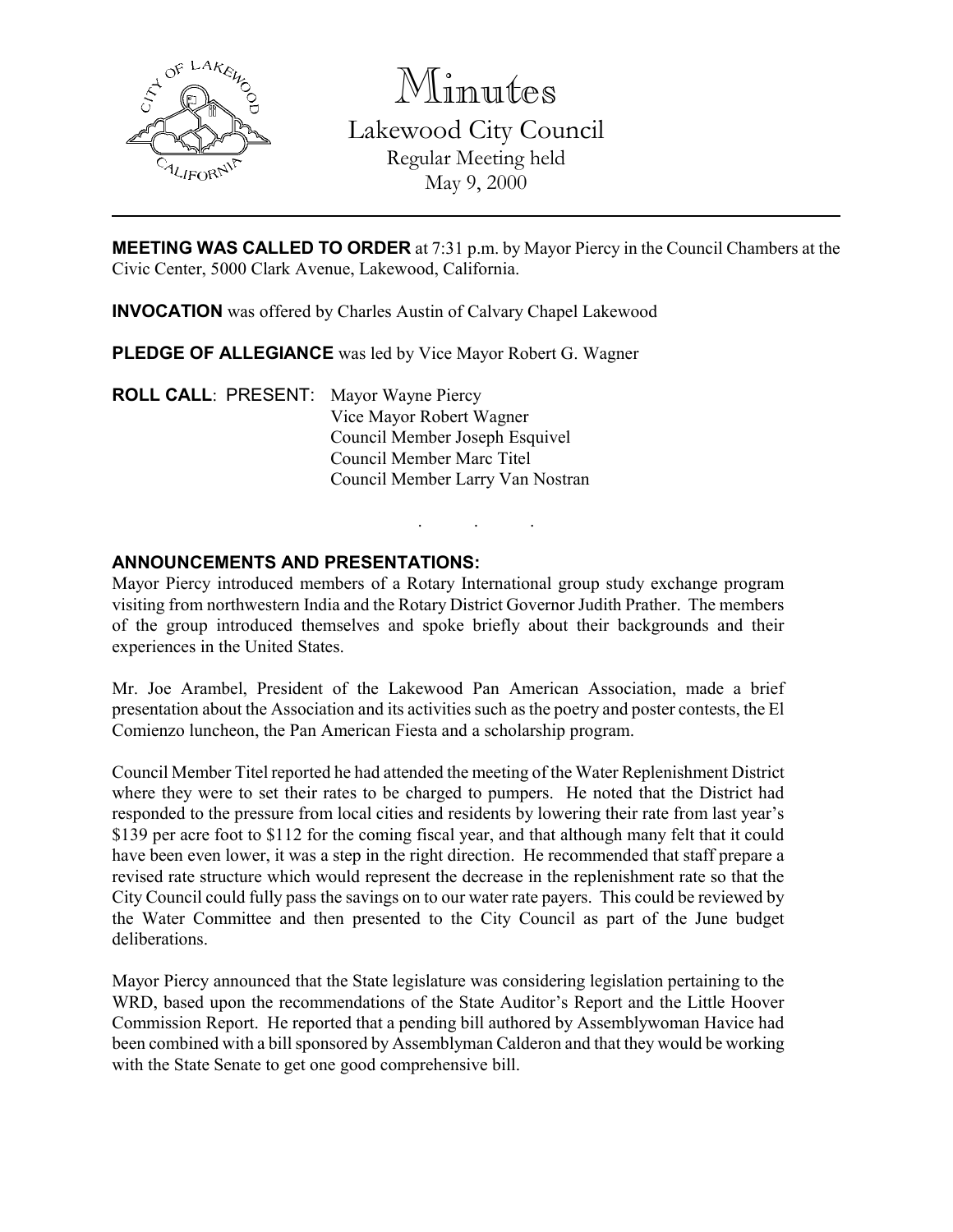City Council Minutes May 9, 2000 Page 2

## ROUTINE ITEMS:

COUNCIL MEMBER VAN NOSTRAN MOVED AND COUNCIL MEMBER ESQUIVEL SECONDED TO APPROVE ROUTINE ITEMS 1 THROUGH 4.

- RI-1 Approval of Minutes of the Meetings held April 25, and April 28, 2000
- RI-2 Approval of Personnel Transactions
- RI-3 Approval of Registers of Demands dated April 20, and April 27, 2000
- RI-4 RESOLUTION NO. 2000-21; A RESOLUTION OF THE CITY COUNCIL OF THE CITY OF LAKEWOOD DIRECTING THE PREPARATION OF A REPORT OF DELINQUENT FEES FOR GARBAGE, WASTE AND REFUSE COLLECTION AND DISPOSAL WITHIN THE CITY OF LAKEWOOD AND SETTING A PUBLIC HEARING THEREON FOR JULY 25, 2000

UPON ROLL CALL VOTE, THE MOTION WAS APPROVED:

AYES: COUNCIL MEMBERS: Van Nostran, Esquivel, Titel, Wagner and Piercy NAYS: COUNCIL MEMBERS: None

## 1.1 • PERMIT APPLICATIONS FOR THE SALE OF FIREWORKS

Larry Schroeder, Director of Finance, gave a brief oral presentation based on his memorandum contained in the agenda packet and stated that permits for the sale of "safe and sane" fireworks were available to nonprofit associations or corporations organized primarily for patriotic, veteran, civic betterment, religious, welfare, youth or charitable purposes. He advised that 38 applications had been received with 36 such organizations in compliance with all the necessary requirements. It was the recommendation of staff that the City Council issue permits for temporary fireworks stands to the 36 organizations meeting all requirements and denying the two applications that were not in compliance with the Municipal Code.

. . .

Responding to a question from Council Member Van Nostran, Mr. Schroeder stated that last year, 33 permits had been approved.

Mayor Piercy opened the public hearing at 7:59 p.m. and called for anyone in the audience wishing to address the City Council on this matter.

Mary Steberg, 6303 Charlwood Street, stated that as President of Lakewood-Cerritos Little League and a representative to the Little League District staff, she appreciated the opportunity to raise funds for the organization and that the funding had helped to expand the programs that they were able to offer and serve more children in the community.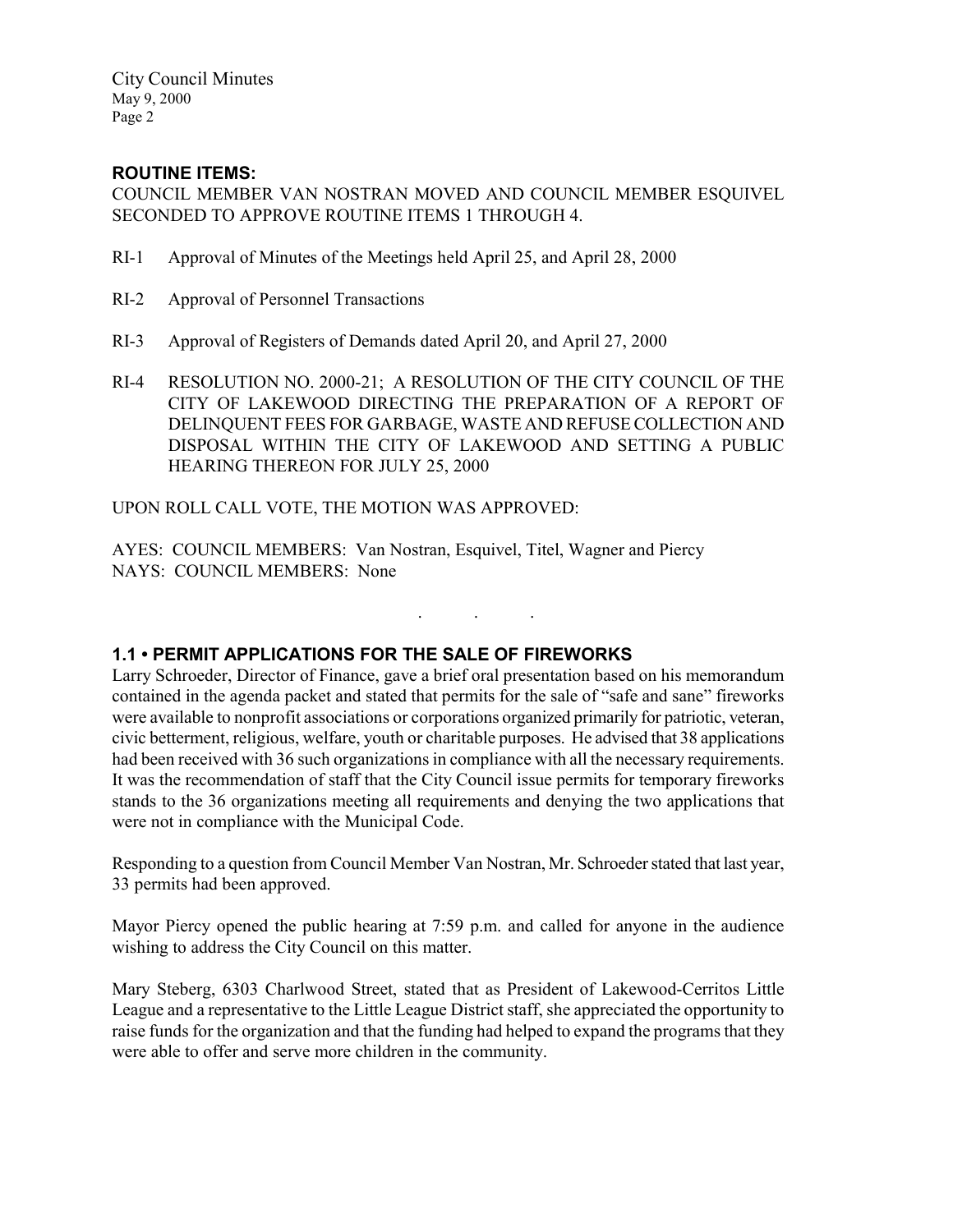City Council Minutes May 9, 2000 Page 3

## 1.1 • PERMIT APPLICATIONS FOR THE SALE OF FIREWORKS - Continued

Ruby Pyers, representing the Greater Lakewood Chamber of Commerce, also thanked the City Council for the fund-raising opportunity.

COUNCIL MEMBER TITEL MOVED AND VICE MAYOR WAGNER SECONDED TO CLOSE THE PUBLIC HEARING. THERE BEING NO OBJECTION, IT WAS SO ORDERED.

COUNCIL MEMBER VAN NOSTRAN MOVED AND COUNCIL MEMBER TITEL SECONDED TO APPROVE THE APPLICATIONS AS RECOMMENDED BY STAFF. UPON ROLL CALL VOTE, THE MOTION WAS APPROVED:

AYES: COUNCIL MEMBERS: Van Nostran, Esquivel, Titel, Wagner and Piercy NAYS: COUNCIL MEMBERS: None

## 1.2 • 2000-2005 CONSOLIDATED PLAN AND FISCAL YEAR 2000-2001 CDBG APPLICATION

. The set of the set of the  $\mathcal{O}_\mathcal{A}$ 

The Director of Community Development, Chuck Ebner, presented an oral report based on his memorandum contained in the agenda packet and stated the Consolidated Plan was created to assess the housing needs of the City and provide an action plan to address those needs using Federal, State, and local resources. The Plan was updated annually to reflect changes in priorities, programs or available resources. He reported that in fiscal year 2000-2001, a total of \$726,050 in Community Development Block Grant funds would be available to the City of Lakewood. He noted that notice of the Plan's availability had been advertised as required by law. It was the recommendation of staff that the City Council approve the Consolidated Plan and the Action Plan; authorize staff to submit the 2000-2005 Consolidated Plan, which included the 2000-2001 funding application and the CDBG certifications; and approve the proposed 2000- 2001 projects as recommended by staff.

Mayor Piercy opened the public hearing at 8:08 p.m. and called for anyone in the audience wishing to address the City Council on this matter. There was no response.

VICE MAYOR WAGNER MOVED AND COUNCIL MEMBER TITEL SECONDED TO CLOSE THE PUBLIC HEARING AND APPROVE STAFF'S RECOMMENDATION. UPON ROLL CALL VOTE, THE MOTION WAS APPROVED:

AYES: COUNCIL MEMBERS: Van Nostran, Esquivel, Titel, Wagner and Piercy NAYS: COUNCIL MEMBERS: None

. . .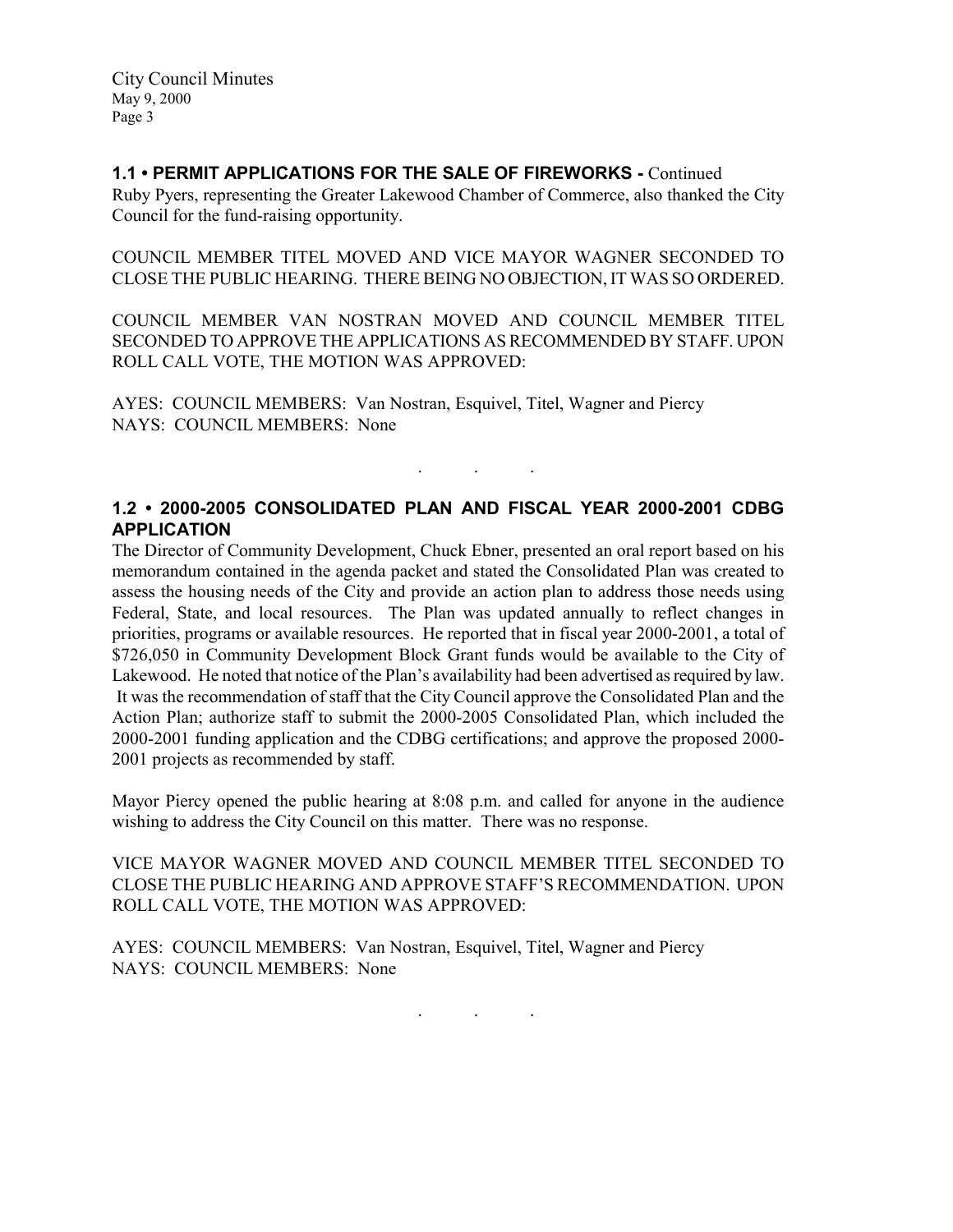City Council Minutes May 9, 2000 Page 4

### 2.1 • ORDINANCE NO. 2000-5; LIGHT POLE BANNERS

Mayor Piercy stated that the proposed ordinance had been introduced at the previous meeting and was presented at this time for second reading and adoption.

ORDINANCE NO. 2000-5; AN ORDINANCE OF THE CITY COUNCIL OF THE CITY OF LAKEWOOD AMENDING THE LAKEWOOD MUNICIPAL CODE AND THE ZONING ORDINANCE PERTAINING TO LIGHT POLE BANNERS IN CONNECTION WITH BUSINESS PROMOTIONS ON INTEGRATED COMMERCIAL SITES was read by title by the City Clerk.

COUNCIL MEMBER VAN NOSTRAN MOVED AND COUNCIL MEMBER TITEL SECONDED TO WAIVE FURTHER READING OF ORDINANCE NO. 2000-5. THERE BEING NO OBJECTION, IT WAS SO ORDERED.

COUNCIL MEMBER VAN NOSTRAN MOVED AND COUNCIL MEMBER ESQUIVEL SECONDED TO ADOPT ORDINANCE NO. 2000-5. UPON ROLL CALL VOTE, THE MOTION WAS APPROVED:

AYES: COUNCIL MEMBERS: Van Nostran, Esquivel, Titel, Wagner and Piercy NAYS: COUNCIL MEMBERS: None

. . .

## 3.1 • AGREEMENT WITH LOS ANGELES COUNTY DISTRICT ATTORNEY'S OFFICE FOR SENIOR PROTECTION

Deputy City Administrator Sandi Ruyle presented an oral report based on her memorandum contained in the agenda packet and stated the L.A. County District Attorney's Office had received a grant from the U.S. Department of Justice. Lakewood's Criminal and Nuisance Abatement Team was one of three local programs selected for grant funding through this Community Prosecution Enhancement Program. The grant would allow the City to hire a Senior Case Manager to work with the Abatement Team and implement a Senior Protection Program to assist vulnerable seniors in the community who were at risk of becoming victims of elder abuse. It was the recommendation of staff that the City Council approve the agreement between the City and the County of Los Angeles District Attorney's Office for the Senior Protection Program.

COUNCIL MEMBER TITEL MOVED AND VICE MAYOR WAGNER SECONDED TO APPROVE STAFF'S RECOMMENDATION. UPON ROLL CALL VOTE, THE MOTION WAS APPROVED:

AYES: COUNCIL MEMBERS: Van Nostran, Esquivel, Titel, Wagner and Piercy NAYS: COUNCIL MEMBERS: None